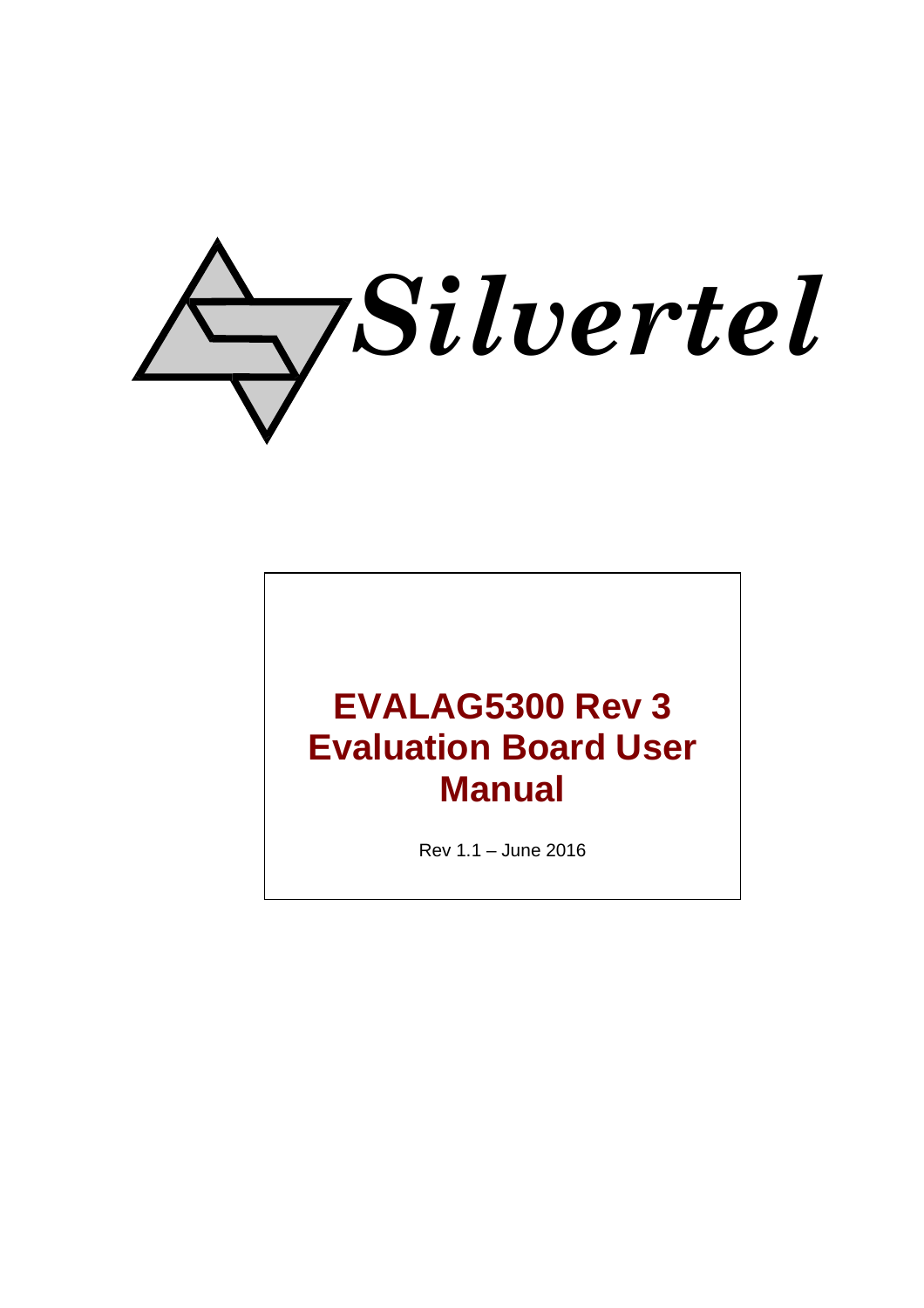# **1 Table of Contents**

| $\mathbf 1$              |                                         | <b>Table of Contents</b> |   |
|--------------------------|-----------------------------------------|--------------------------|---|
|                          | $\mathbf{2}$<br><b>Table of Figures</b> |                          |   |
| 3<br><b>Introduction</b> |                                         |                          |   |
| 4                        |                                         | <b>Board Description</b> |   |
|                          |                                         |                          |   |
|                          |                                         |                          |   |
|                          |                                         | 5 Typical Set-up         |   |
| 6                        |                                         | <b>Using the Board</b>   | 5 |
|                          |                                         |                          |   |
|                          |                                         |                          |   |
|                          |                                         |                          |   |

# **2 Table of Figures**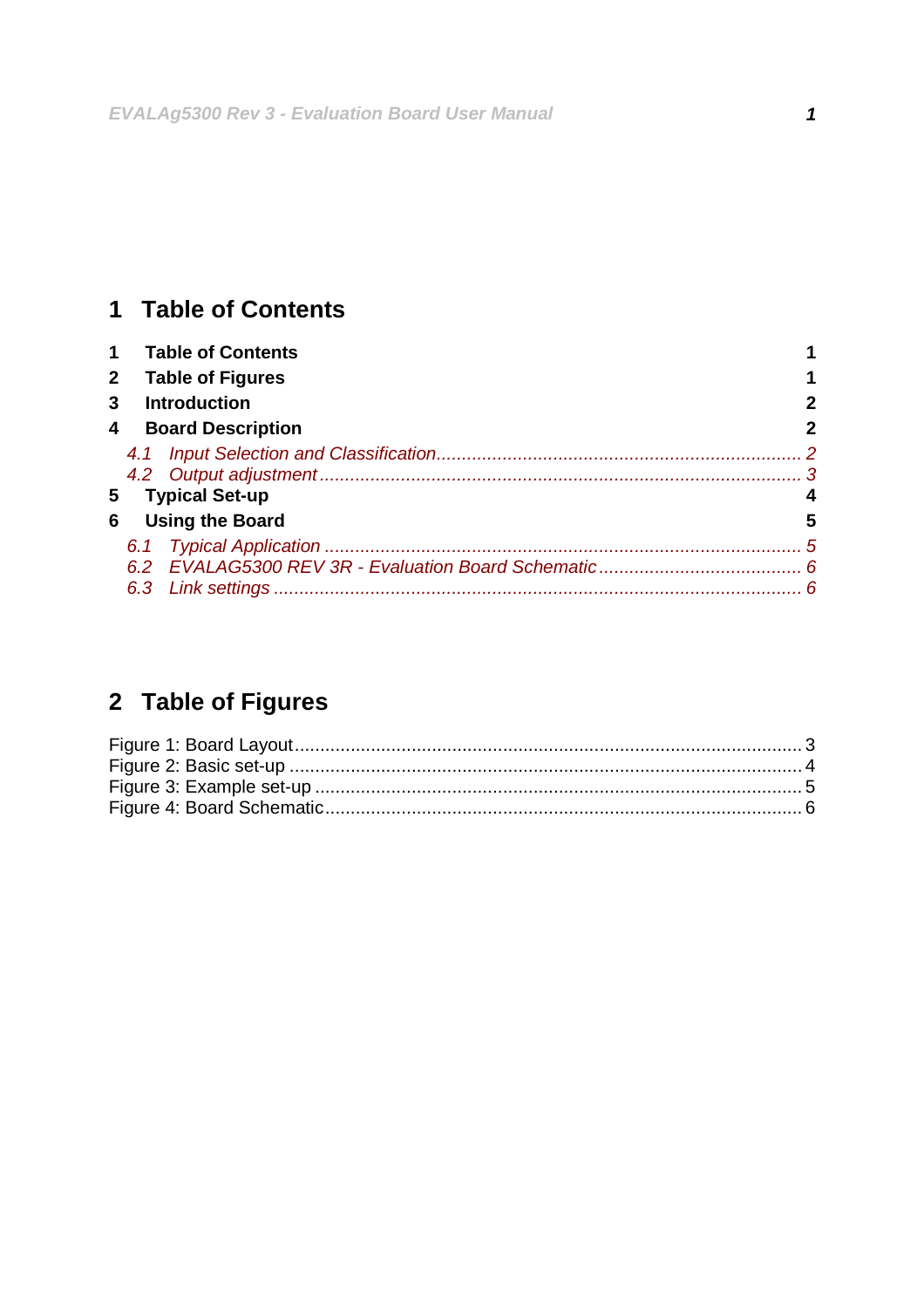# **3 Introduction**

This manual is intended to be a guide to using the "EVALAG5300 Rev3.0" evaluation board with a Silvertel Ag5300 Powered Device (PD) module.

### **4 Board Description**

The input data and power is supplied to the board through connector J101. The data is passed through to the peripheral equipment via J100, with the power from the PD module supplied via J3 to J5 (see Figure 1 & 4).

The EVALAG5300 on-board bridge rectifiers will ensure that the correct input polarity is applied to the PD.

#### **4.1 Input Selection and Classification**

The EVALAG5300 board will automatically direct the power from J101 to the Ag5300's input. LED2 will be illuminated when PoE power is being applied to the board. LK1 can be removed if you do not want LED2 to illuminate.

If the need for a V-Capacitor filtering arrangement is needed for further noise reductions, C2 and C3 can be fitted with LK4 present. C2 and C3 values can be 1nF to 22nF and will need to be capable of handling the 1500Vdc impulse test because these capacitors cross the isolation barrier.

The Ag5300 Classification is fixed at Class 4 and does not need any external programming components.

When the EVALAG5300 board is connected to an IEEE802.3at (PoE+) compliant PSE such as a Phihong POE36U-1AT-R; the PSE will detect Class 4 and output 2-Event classification pulses. In turn the Ag5300 detects these pulses and activates the AT-DET detect output. This output is connected to an opto-isolator to cross the isolation barrier and LED 3 will be illuminated.

Note: The EVALAG5300 does not have an on-board PHY or  $\mu$ -controller; so does not perform the Data Link Layer (DLL) classification communications back to the PSE (to confirm its power requirement). Many IEEE802.3at PSEs (such as the Phihong POE36U-1AT-R) do not need this and will automatically supply full Type 2 power at start-up. But there are several Switches (e.g. Cisco) that will only output Type 1 power level (<15.4W), until they receive DLL confirmation that the PD is Type 2 and supports the higher power level.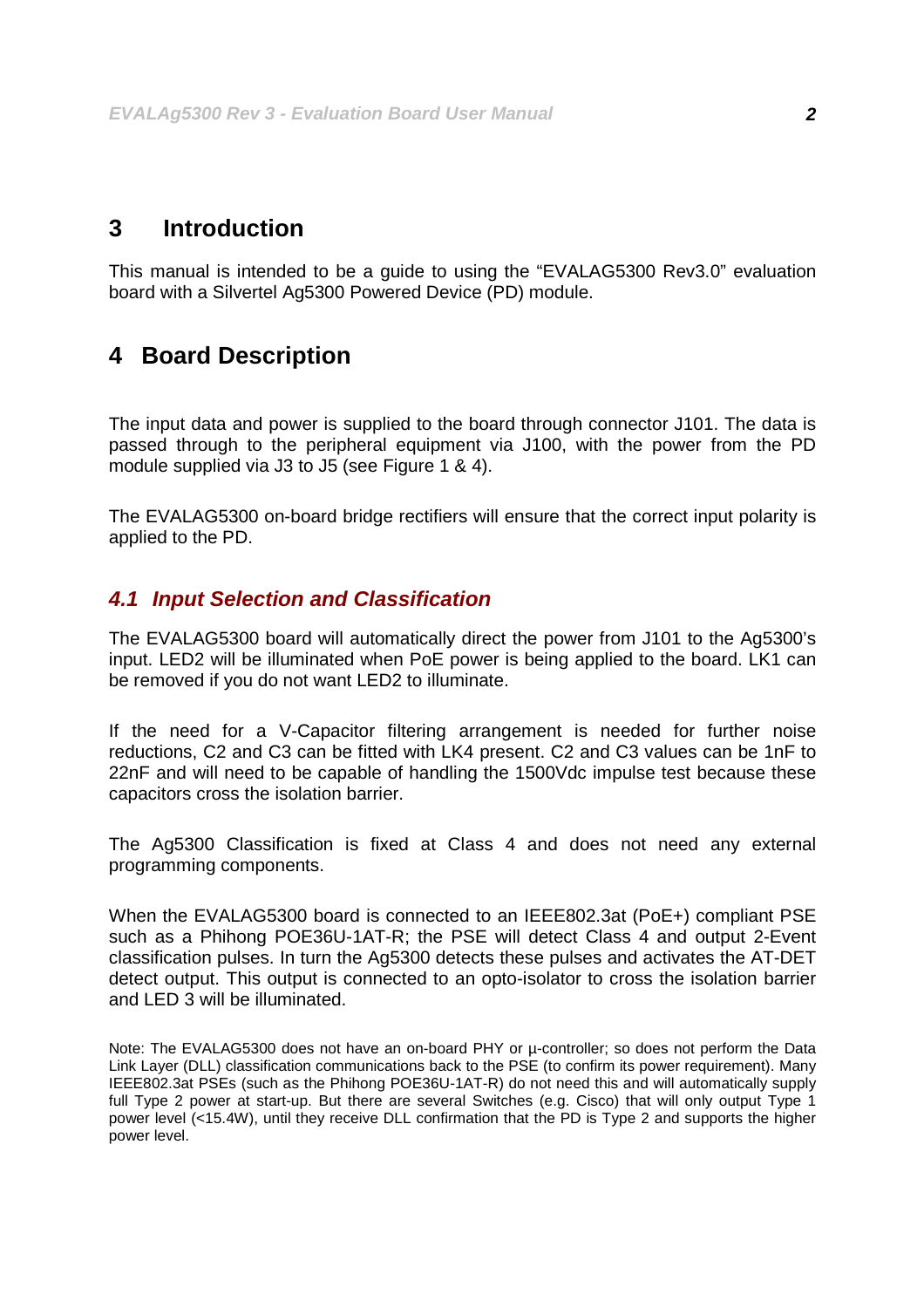

Figure 1: Board Layout

#### **4.2 Output adjustment**

The Ag5300 output has an ADJ pin, which allows the output voltage to be increased or decreased from its nominal value.

The EVALAG5300 board has an adjust link LK2 and two resistors R2 (68K) and R4 (0R) which allows the Ag5300 output to be adjusted to its maximum and minimum values.

To increase the output voltage (to its maximum) connect a link to LK2 in the top position so the link is between the middle and top pin. To reduce the output voltage (to its minimum) connect a link between the bottom pin and middle pin of LK2. If the output voltage needs to be set to a different value (within the adjustment range) then connect different resistors instead of the (0R) or (68K) link.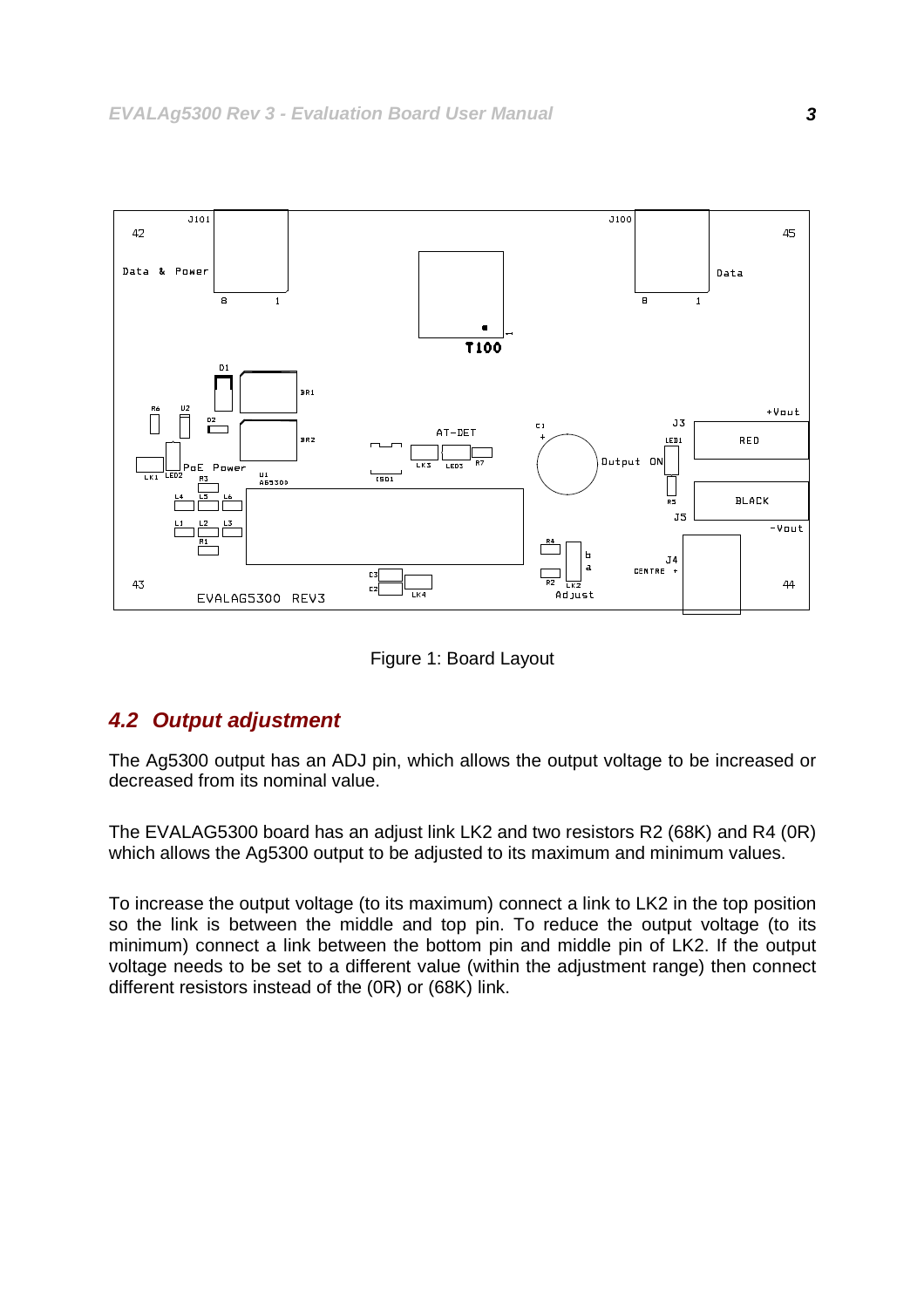# **5 Typical Set-up**

Figure 2 shows the basic set up using the EVALAG5300 evaluation board with a Midspan or Endspan.

The equipment required: -

- > Midspan or Endspan PSE (Power Sourcing Equipment)
- $\triangleright$  Peripheral (or Test) Equipment
- $\triangleright$  CAT5e cables
- $\triangleright$  Output power cable
- $\triangleright$  Mains cable



Figure 2: Basic set-up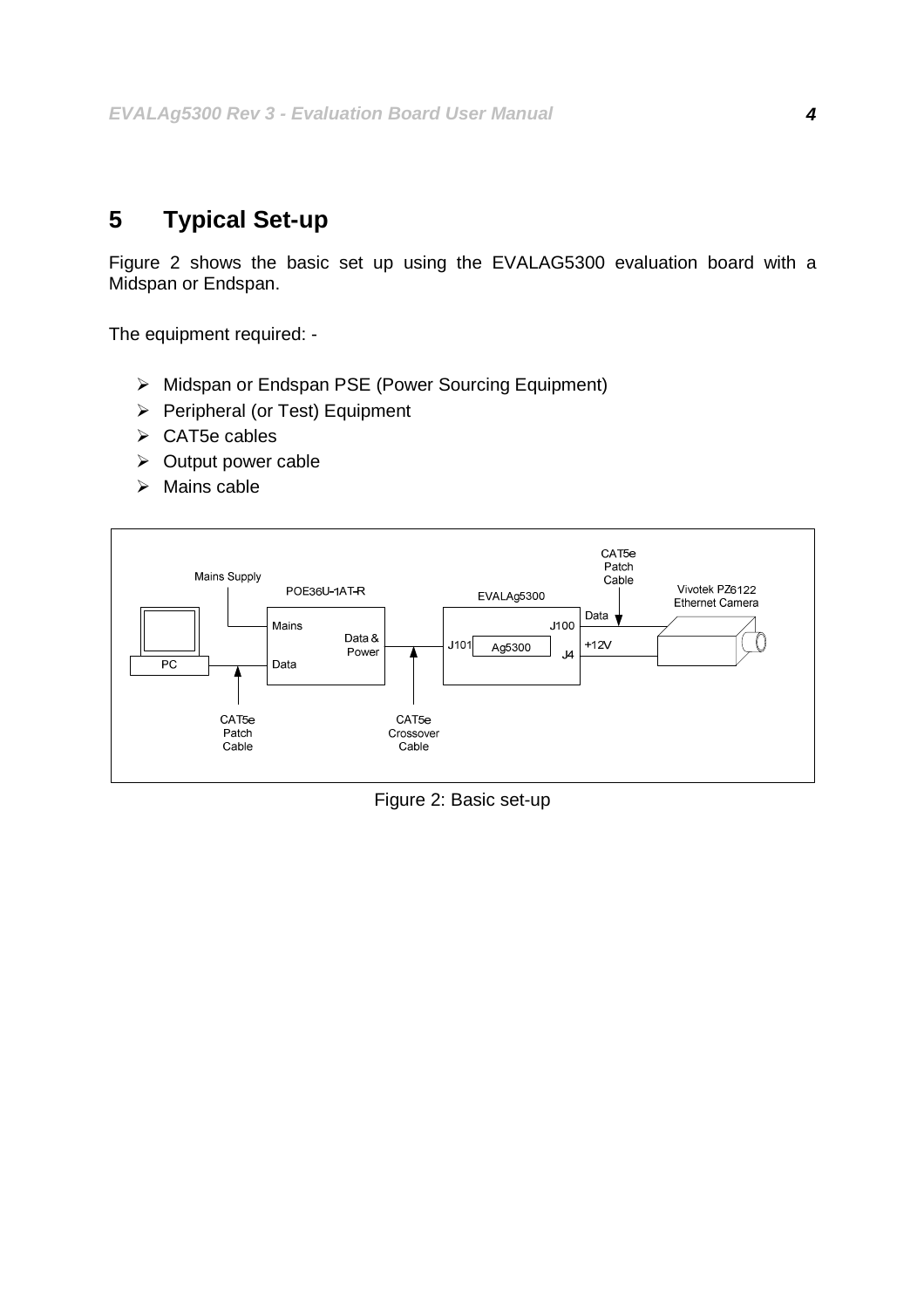# **6 Using the Board**

#### **6.1 Typical Application**

Figure 3 shows an example set-up using an Ag5300 powered by a Phihong POE36U-1AT-R Midspan and supplying +12V to a Vivotek PZ6122 (or PZ6112) ethernet camera.

The PC ethernet port is connected to the data input of the Phihong POE36U-1AT-R (PSE) via a short Cat5e patch cable. The Data & Power output from the Phihong POE36U-1AT-R is connected to the input of the EVALAG5300 evaluation board (J101) via a CAT5e crossover cable (up to 100m). The data output of the EVALAG5300 evaluation board is connected to the data port of the ethernet camera via a short CAT5e patch cable. The +12V (parallel configuration) power output from the EVALAG5300 evaluation board (J4) connects to the dc input of the Vivotek PZ6122 ethernet camera.



Figure 3: Example set-up